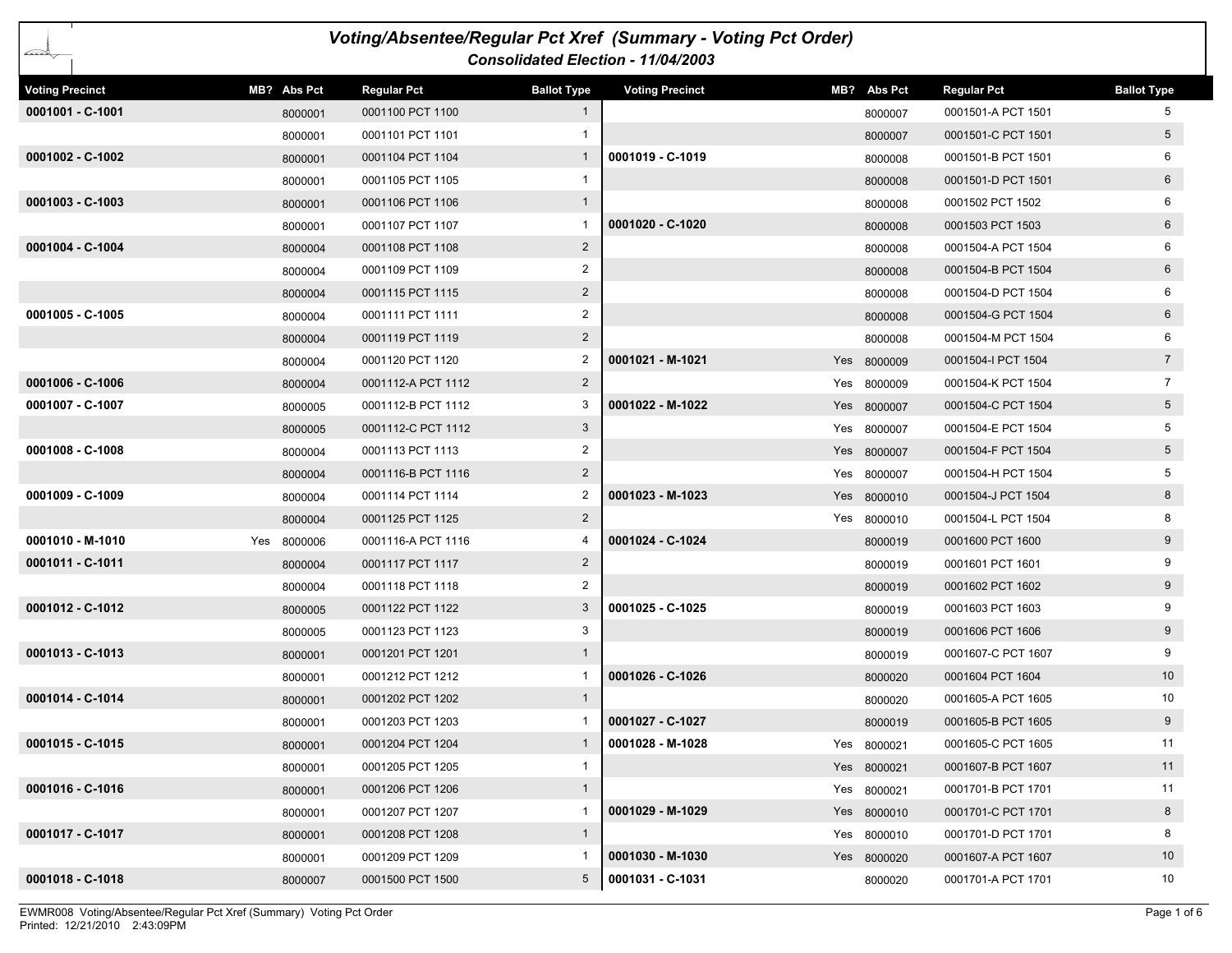| <b>Voting Precinct</b> | MB? Abs Pct | <b>Regular Pct</b> | <b>Ballot Type</b> | <b>Voting Precinct</b> | MB? Abs Pct | <b>Regular Pct</b> | <b>Ballot Type</b> |
|------------------------|-------------|--------------------|--------------------|------------------------|-------------|--------------------|--------------------|
| 0001032 - C-1032       | 8000010     | 0001800 PCT 1800   | 8                  |                        | Yes 8000028 | 0002803 PCT 2803   | 15                 |
|                        | 8000010     | 0001801 PCT 1801   | 8                  | 0002015 - C-2015       | 8000012     | 0002502 PCT 2502   | 8                  |
| 0001102 - PCT 1102     | 8000001     | 0001102 PCT 1102   | $\mathbf{1}$       |                        | 8000012     | 0002503 PCT 2503   | 8                  |
| 0001103 - PCT 1103     | 8000001     | 0001103 PCT 1103   | $\mathbf{1}$       | 0002016 - C-2016       | 8000012     | 0002504 PCT 2504   | 8                  |
| 0001110 - PCT 1110     | 8000004     | 0001110 PCT 1110   | $\overline{2}$     |                        | 8000012     | 0002505 PCT 2505   | 8                  |
| 0001121 - PCT 1121     | 8000004     | 0001121 PCT 1121   | $\overline{2}$     |                        | 8000012     | 0002506 PCT 2506   | 8                  |
| 0001124 - PCT 1124     | 8000004     | 0001124 PCT 1124   | $\overline{2}$     | 0002017 - C-2017       | 8000030     | 0002600 PCT 2600   | 16                 |
| 0001210 - PCT 1210     | 8000001     | 0001210 PCT 1210   | $\mathbf{1}$       |                        | 8000030     | 0002602 PCT 2602   | 16                 |
| 0001211 - PCT 1211     | 8000001     | 0001211 PCT 1211   | $\mathbf{1}$       | 0002018 - M-2018       | Yes 8000030 | 0002603 PCT 2603   | 16                 |
| 0002001 - C-2001       | 8000023     | 0002103 PCT 2103   | 12                 | 0002019 - M-2019       | Yes 8000030 | 0002700 PCT 2700   | 16                 |
|                        | 8000023     | 0002104 PCT 2104   | $12 \overline{ }$  | 0002020 - C-2020       | 8000012     | 0002800 PCT 2800   | 8                  |
| 0002002 - C-2002       | 8000023     | 0002107 PCT 2107   | 12                 |                        | 8000012     | 0002801 PCT 2801   | 8                  |
|                        | 8000024     | 0004800 PCT 4800   | 12                 | 0002021 - M-2021       | Yes 8000012 | 0002802 PCT 2802   | 8                  |
| $0002003 - C-2003$     | 8000023     | 0002108 PCT 2108   | 12                 | 0002022 - C-2022       | 8000002     | 0002902-A PCT 2902 | $\mathbf{1}$       |
|                        | 8000023     | 0002109 PCT 2109   | 12                 |                        | 8000002     | 0002908 PCT 2908   | $\overline{1}$     |
| 0002004 - C-2004       | 8000023     | 0002110 PCT 2110   | 12                 | 0002023 - M-2023       | Yes 8000031 | 0002902-B PCT 2902 | 17                 |
|                        | 8000023     | 0002111 PCT 2111   | 12                 |                        | Yes 8000031 | 0002903-C PCT 2903 | 17                 |
| 0002005 - C-2005       | 8000025     | 0002200 PCT 2200   | 13                 |                        | Yes 8000031 | 0002903-D PCT 2903 | 17                 |
|                        | 8000025     | 0002203 PCT 2203   | 13                 | 0002024 - C-2024       | 8000002     | 0002903-A PCT 2903 | $\mathbf{1}$       |
| 0002006 - C-2006       | 8000025     | 0002201 PCT 2201   | 13                 |                        | 8000002     | 0002903-B PCT 2903 | $\mathbf{1}$       |
|                        | 8000025     | 0002202 PCT 2202   | 13                 |                        | 8000002     | 0002906 PCT 2906   | $\overline{1}$     |
|                        | 8000025     | 0002204 PCT 2204   | 13                 | 0002025 - C-2025       | 8000002     | 0002904 PCT 2904   | $\mathbf{1}$       |
| 0002007 - C-2007       | 8000025     | 0002208 PCT 2208   | 13                 |                        | 8000002     | 0002905 PCT 2905   | 1                  |
|                        | 8000025     | 0002209 PCT 2209   | 13                 | 0002101 - PCT 2101     | 8000023     | 0002101 PCT 2101   | 12                 |
| 0002008 - C-2008       | 8000025     | 0002210 PCT 2210   | 13                 | 0002102 - PCT 2102     | 8000023     | 0002102 PCT 2102   | 12                 |
|                        | 8000025     | 0002211 PCT 2211   | 13                 | 0002112 - PCT 2112     | 8000023     | 0002112 PCT 2112   | 12                 |
| 0002009 - C-2009       | 8000025     | 0002212 PCT 2212   | 13                 | 0002205 - PCT 2205     | 8000025     | 0002205 PCT 2205   | 13                 |
|                        | 8000025     | 0002213 PCT 2213   | 13                 | 0002206 - PCT 2206     | 8000025     | 0002206 PCT 2206   | 13                 |
| 0002010 - C-2010       | 8000026     | 0002301 PCT 2301   | 14                 | 0002207 - PCT 2207     | 8000025     | 0002207 PCT 2207   | 13                 |
|                        | 8000026     | 0002302 PCT 2302   | 14                 | 0002303 - PCT 2303     | 8000026     | 0002303 PCT 2303   | 14                 |
| 0002011 - M-2011       | Yes 8000011 | 0002400-A PCT 2400 | 8                  | 0002304 - PCT 2304     | 8000026     | 0002304 PCT 2304   | 14                 |
| 0002012 - C-2012       | 8000027     | 0002400-B PCT 2400 | 15                 | 0002305 - PCT 2305     | 8000026     | 0002305 PCT 2305   | 14                 |
|                        | 8000027     | 0002401 PCT 2401   | 15                 | 0002306 - PCT 2306     | 8000026     | 0002306 PCT 2306   | 14                 |
|                        | 8000027     | 0002402 PCT 2402   | 15                 | 0002601 - PCT 2601     | 8000030     | 0002601 PCT 2601   | 16                 |
| 0002013 - C-2013       | 8000012     | 0002500-A PCT 2500 | 8                  | 0002701 - PCT 2701     | 8000030     | 0002701 PCT 2701   | 16                 |
|                        | 8000012     | 0002500-B PCT 2500 | 8                  | 0002907 - PCT 2907     | 8000002     | 0002907 PCT 2907   | $\mathbf 1$        |
|                        | 8000012     | 0002501 PCT 2501   | 8                  | 0003001 - C-3001       | 8000015     | 0003100 PCT 3100   | 8                  |
| 0002014 - M-2014       | Yes 8000028 | 0002500-C PCT 2500 | 15                 |                        | 8000015     | 0003101 PCT 3101   | 8                  |

Printed: 12/21/2010 2:43:09PM EWMR008 Voting/Absentee/Regular Pct Xref (Summary) Voting Pct Order Page 2 of 6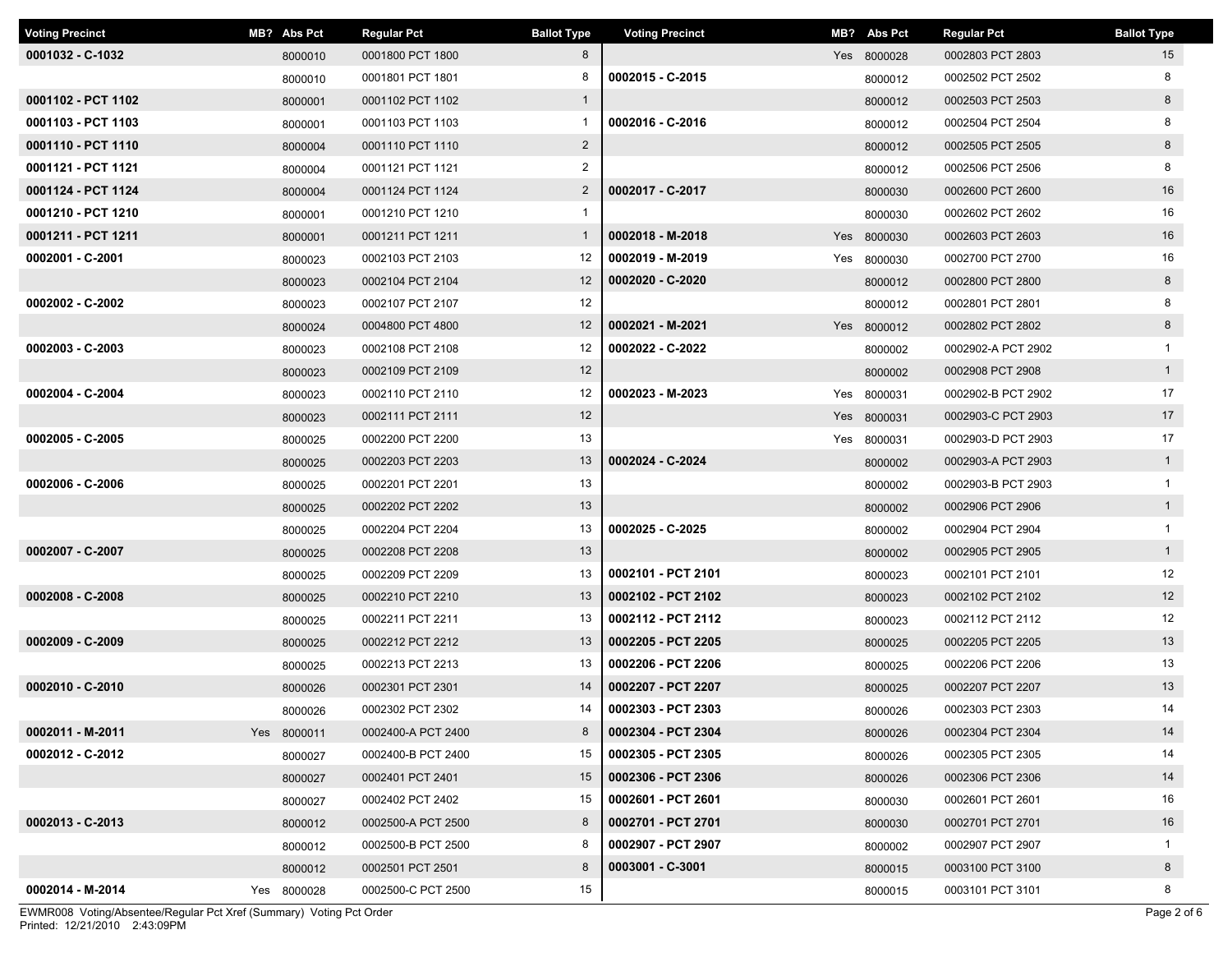| <b>Voting Precinct</b> | MB? Abs Pct | <b>Regular Pct</b> | <b>Ballot Type</b> | <b>Voting Precinct</b> | MB? Abs Pct | <b>Regular Pct</b> | <b>Ballot Type</b> |
|------------------------|-------------|--------------------|--------------------|------------------------|-------------|--------------------|--------------------|
| $0003002 - C-3002$     | 8000015     | 0003102 PCT 3102   | 8                  |                        | 8000016     | 0003600-E PCT 3600 | 8                  |
|                        | 8000015     | 0003103 PCT 3103   | 8                  |                        | 8000016     | 0003600-F PCT 3600 | 8                  |
| 0003003 - C-3003       | 8000015     | 0003106 PCT 3106   | 8                  |                        | 8000016     | 0003602 PCT 3602   | 8                  |
|                        | 8000015     | 0003107 PCT 3107   | 8                  | 0003018 - M-3018       | Yes 8000033 | 0003600-B PCT 3600 | 19                 |
| 0003004 - C-3004       | 8000014     | 0003201 PCT 3201   | 8                  | 0003019 - C-3019       | 8000034     | 0003600-G PCT 3600 | 20                 |
|                        | 8000014     | 0003209 PCT 3209   | 8                  |                        | 8000034     | 0003601 PCT 3601   | 20                 |
| 0003005 - C-3005       | 8000014     | 0003202 PCT 3202   | 8                  | 0003020 - C-3020       | 8000016     | 0003700 PCT 3700   | 8                  |
|                        | 8000014     | 0003203 PCT 3203   | 8                  |                        | 8000016     | 0003706 PCT 3706   | 8                  |
| 0003006 - C-3006       | 8000014     | 0003205 PCT 3205   | 8                  | 0003021 - C-3021       | 8000016     | 0003701 PCT 3701   | 8                  |
|                        | 8000014     | 0003206 PCT 3206   | 8                  |                        | 8000016     | 0003703 PCT 3703   | 8                  |
| 0003007 - C-3007       | 8000014     | 0003208 PCT 3208   | 8                  | 0003022 - M-3022       | Yes 8000016 | 0003702 PCT 3702   | 8                  |
|                        | 8000014     | 0003210 PCT 3210   | 8                  | 0003023 - C-3023       | 8000016     | 0003800 PCT 3800   | 8                  |
| 0003008 - C-3008       | 8000014     | 0003211 PCT 3211   | 8                  |                        | 8000016     | 0003801 PCT 3801   | 8                  |
|                        | 8000014     | 0003214 PCT 3214   | 8                  | 0003104 - PCT 3104     | 8000015     | 0003104 PCT 3104   | 8                  |
| 0003009 - C-3009       | 8000014     | 0003212 PCT 3212   | 8                  | 0003105 - PCT 3105     | 8000015     | 0003105 PCT 3105   | 8                  |
|                        | 8000014     | 0003213 PCT 3213   | 8                  | 0003204 - PCT 3204     | 8000014     | 0003204 PCT 3204   | 8                  |
| 0003010 - C-3010       | 8000014     | 0003215 PCT 3215   | 8                  | 0003207 - PCT 3207     | 8000014     | 0003207 PCT 3207   | 8                  |
|                        | 8000014     | 0003217 PCT 3217   | 8                  | 0003216 - PCT 3216     | 8000014     | 0003216 PCT 3216   | 8                  |
| 0003011 - C-3011       | 8000032     | 0003305 PCT 3305   | 18                 | 0003301 - PCT 3301     | 8000032     | 0003301 PCT 3301   | 18                 |
|                        | 8000032     | 0003306 PCT 3306   | 18                 | 0003302 - PCT 3302     | 8000032     | 0003302 PCT 3302   | 18                 |
| 0003012 - C-3012       | 8000013     | 0003401 PCT 3401   | 8                  | 0003303 - PCT 3303     | 8000032     | 0003303 PCT 3303   | 18                 |
|                        | 8000013     | 0003402 PCT 3402   | 8                  | 0003304 - PCT 3304     | 8000032     | 0003304 PCT 3304   | 18                 |
| 0003013 - C-3013       | 8000033     | 0003500 PCT 3500   | 19                 | 0003307 - PCT 3307     | 8000032     | 0003307 PCT 3307   | 18                 |
|                        | 8000033     | 0003506 PCT 3506   | 19                 | 0003704 - PCT 3704     | 8000016     | 0003704 PCT 3704   | 8                  |
|                        | 8000033     | 0003507 PCT 3507   | 19                 | 0003705 - PCT 3705     | 8000016     | 0003705 PCT 3705   | 8                  |
| 0003014 - C-3014       | 8000016     | 0003501 PCT 3501   | 8                  | 0004001 - M-4001       | Yes 8000018 | 0004100-A PCT 4100 | 8                  |
|                        | 8000016     | 0003504-B PCT 3504 | 8                  |                        | Yes 8000018 | 0004102-E PCT 4102 | 8                  |
|                        | 8000016     | 0003504-C PCT 3504 | 8                  |                        | Yes 8000018 | 0004103-B PCT 4103 | 8                  |
|                        | 8000016     | 0003508-B PCT 3508 | 8                  | 0004002 - C-4002       | 8000035     | 0004100-B PCT 4100 | 21                 |
|                        | 8000016     | 0003508-C PCT 3508 | 8                  |                        | 8000035     | 0004100-C PCT 4100 | 21                 |
| $0003015 - C-3015$     | 8000033     | 0003502 PCT 3502   | 19                 |                        | 8000035     | 0004100-D PCT 4100 | 21                 |
|                        | 8000033     | 0003503 PCT 3503   | 19                 |                        | 8000035     | 0004100-E PCT 4100 | 21                 |
| 0003016 - C-3016       | 8000033     | 0003504-A PCT 3504 | 19                 |                        | 8000035     | 0004100-F PCT 4100 | 21                 |
|                        | 8000033     | 0003505 PCT 3505   | 19                 |                        | 8000035     | 0004100-G PCT 4100 | 21                 |
|                        | 8000033     | 0003508-A PCT 3508 | 19                 |                        | 8000035     | 0004100-H PCT 4100 | 21                 |
| 0003017 - C-3017       | 8000016     | 0003600-A PCT 3600 | 8                  |                        | 8000035     | 0004102-A PCT 4102 | 21                 |
|                        | 8000016     | 0003600-C PCT 3600 | 8                  |                        | 8000035     | 0004102-B PCT 4102 | 21                 |
|                        | 8000016     | 0003600-D PCT 3600 | 8                  |                        | 8000035     | 0004102-C PCT 4102 | 21                 |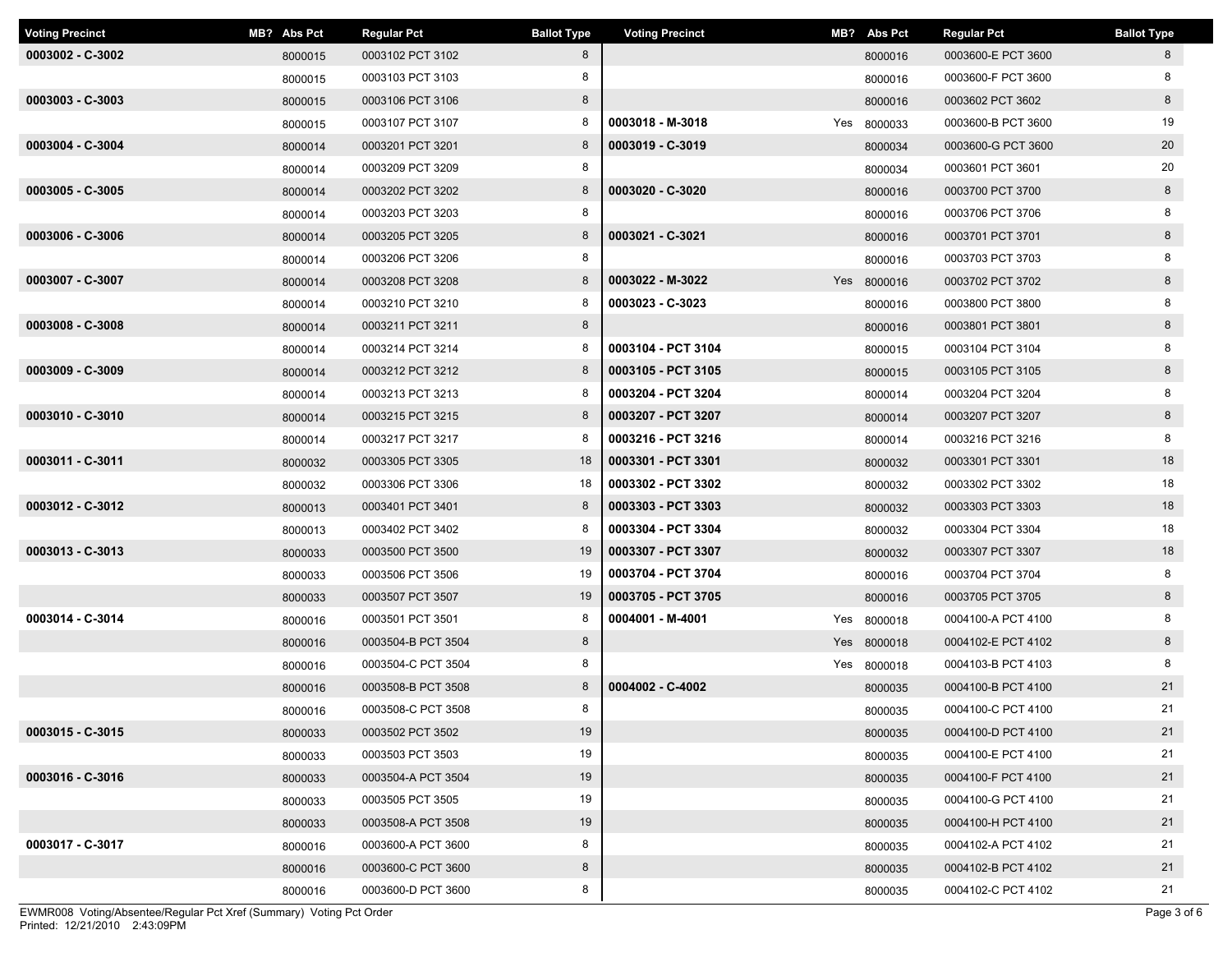| <b>Voting Precinct</b> | MB? Abs Pct | <b>Regular Pct</b> | <b>Ballot Type</b> | <b>Voting Precinct</b> | MB? Abs Pct | <b>Regular Pct</b> | <b>Ballot Type</b> |
|------------------------|-------------|--------------------|--------------------|------------------------|-------------|--------------------|--------------------|
| $0004002 - C-4002$     | 8000035     | 0004102-D PCT 4102 | 21                 |                        | 8000018     | 0004301-G PCT 4301 | 8                  |
|                        | 8000035     | 0004102-F PCT 4102 | 21                 | 0004015 - M-4015       | Yes 8000042 | 0004301-H PCT 4301 | 26                 |
| $0004003 - C - 4003$   | 8000018     | 0004101-A PCT 4101 | 8                  |                        | Yes 8000042 | 0004305-A PCT 4305 | 26                 |
|                        | 8000018     | 0004101-D PCT 4101 | 8                  |                        | Yes 8000042 | 0004306-G PCT 4306 | 26                 |
|                        | 8000018     | 0004101-E PCT 4101 | 8                  | 0004016 - C-4016       | 8000044     | 0004305-B PCT 4305 | 27                 |
|                        | 8000018     | 0004101-F PCT 4101 | 8                  |                        | 8000044     | 0004305-C PCT 4305 | 27                 |
|                        | 8000018     | 0004101-G PCT 4101 | 8                  |                        | 8000044     | 0004305-D PCT 4305 | 27                 |
|                        | 8000018     | 0004101-H PCT 4101 | 8                  |                        | 8000044     | 0004305-E PCT 4305 | 27                 |
|                        | 8000018     | 0004101-I PCT 4101 | 8                  | 0004017 - M-4017       | Yes 8000043 | 0004305-F PCT 4305 | 28                 |
| 0004004 - M-4004       | Yes 8000035 | 0004101-B PCT 4101 | 21                 |                        | Yes 8000043 | 0004306-A PCT 4306 | 28                 |
|                        | Yes 8000035 | 0004101-C PCT 4101 | 21                 |                        | Yes 8000043 | 0004306-E PCT 4306 | 28                 |
|                        | Yes 8000035 | 0004103-A PCT 4103 | 21                 |                        | Yes 8000043 | 0004306-F PCT 4306 | 28                 |
|                        | Yes 8000035 | 0004103-E PCT 4103 | 21                 | 0004018 - C-4018       | 8000045     | 0004306-B PCT 4306 | 29                 |
|                        | Yes 8000035 | 0004104-B PCT 4104 | 21                 |                        | 8000045     | 0004306-C PCT 4306 | 29                 |
| 0004005 - C-4005       | 8000036     | 0004103-C PCT 4103 | 22                 |                        | 8000045     | 0004306-D PCT 4306 | 29                 |
|                        | 8000036     | 0004103-D PCT 4103 | 22                 |                        | 8000045     | 0004306-H PCT 4306 | 29                 |
| 0004006 - M-4006       | Yes 8000018 | 0004104-A PCT 4104 | 8                  |                        | 8000045     | 0004307 PCT 4307   | 29                 |
| 0004007 - C-4007       | 8000018     | 0004200-A PCT 4200 | 8                  | 0004019 - C-4019       | 8000046     | 0004400 PCT 4400   | 30                 |
|                        | 8000018     | 0004200-C PCT 4200 | 8                  |                        | 8000046     | 0004401 PCT 4401   | 30                 |
| 0004008 - M-4008       | Yes 8000022 | 0004200-B PCT 4200 | 11                 | 0004020 - C-4020       | 8000046     | 0004402-A PCT 4402 | 30                 |
| 0004009 - M-4009       | Yes 8000037 | 0004201-A PCT 4201 | 23                 |                        | 8000046     | 0004402-B PCT 4402 | 30                 |
| 0004010 - M-4010       | Yes 8000038 | 0004201-C PCT 4201 | 24                 |                        | 8000046     | 0004402-C PCT 4402 | 30                 |
|                        | Yes 8000038 | 0004202-A PCT 4202 | 24                 |                        | 8000046     | 0004403 PCT 4403   | 30                 |
|                        | Yes 8000038 | 0004202-C PCT 4202 | 24                 | 0004021 - M-4021       | Yes 8000029 | 0004402-D PCT 4402 | 15                 |
|                        | Yes 8000038 | 0004203-A PCT 4203 | 24                 | 0004022 - M-4022       | Yes 8000049 | 0004502-A PCT 4502 | 31                 |
| 0004011 - C-4011       | 8000040     | 0004202-B PCT 4202 | 25                 | 0004023 - C-4023       | 8000047     | 0004502-B PCT 4502 | 32                 |
|                        | 8000040     | 0004202-D PCT 4202 | 25                 | 0004024 - C-4024       | 8000051     | 0004700 PCT 4700   | 33                 |
|                        | 8000040     | 0004203-B PCT 4203 | 25                 |                        | 8000051     | 0004701 PCT 4701   | 33                 |
| 0004012 - M-4012       | Yes 8000017 | 0004250 PCT 4250   | 8                  |                        | 8000051     | 0004705 PCT 4705   | 33                 |
| 0004013 - C-4013       | 8000018     | 0004300 PCT 4300   | 8                  |                        | 8000051     | 0004706 PCT 4706   | 33                 |
|                        | 8000018     | 0004303 PCT 4303   | 8                  | 0004025 - C-4025       | 8000051     | 0004702 PCT 4702   | 33                 |
|                        | 8000018     | 0004304 PCT 4304   | 8                  |                        | 8000051     | 0004703 PCT 4703   | 33                 |
| 0004014 - C-4014       | 8000018     | 0004301-A PCT 4301 | 8                  |                        | 8000051     | 0004704 PCT 4704   | 33                 |
|                        | 8000018     | 0004301-B PCT 4301 | 8                  | 0004026 - C-4026       | 8000051     | 0004708 PCT 4708   | 33                 |
|                        | 8000018     | 0004301-C PCT 4301 | 8                  |                        | 8000051     | 0004709 PCT 4709   | 33                 |
|                        | 8000018     | 0004301-D PCT 4301 | 8                  | 0004027 - M-4027       | Yes 8000024 | 0004803 PCT 4803   | 12                 |
|                        | 8000018     | 0004301-E PCT 4301 | 8                  | 0004028 - M-4028       | Yes 8000018 | 0004901 PCT 4901   | 8                  |
|                        | 8000018     | 0004301-F PCT 4301 | 8                  |                        | Yes 8000018 | 0004902 PCT 4902   | 8                  |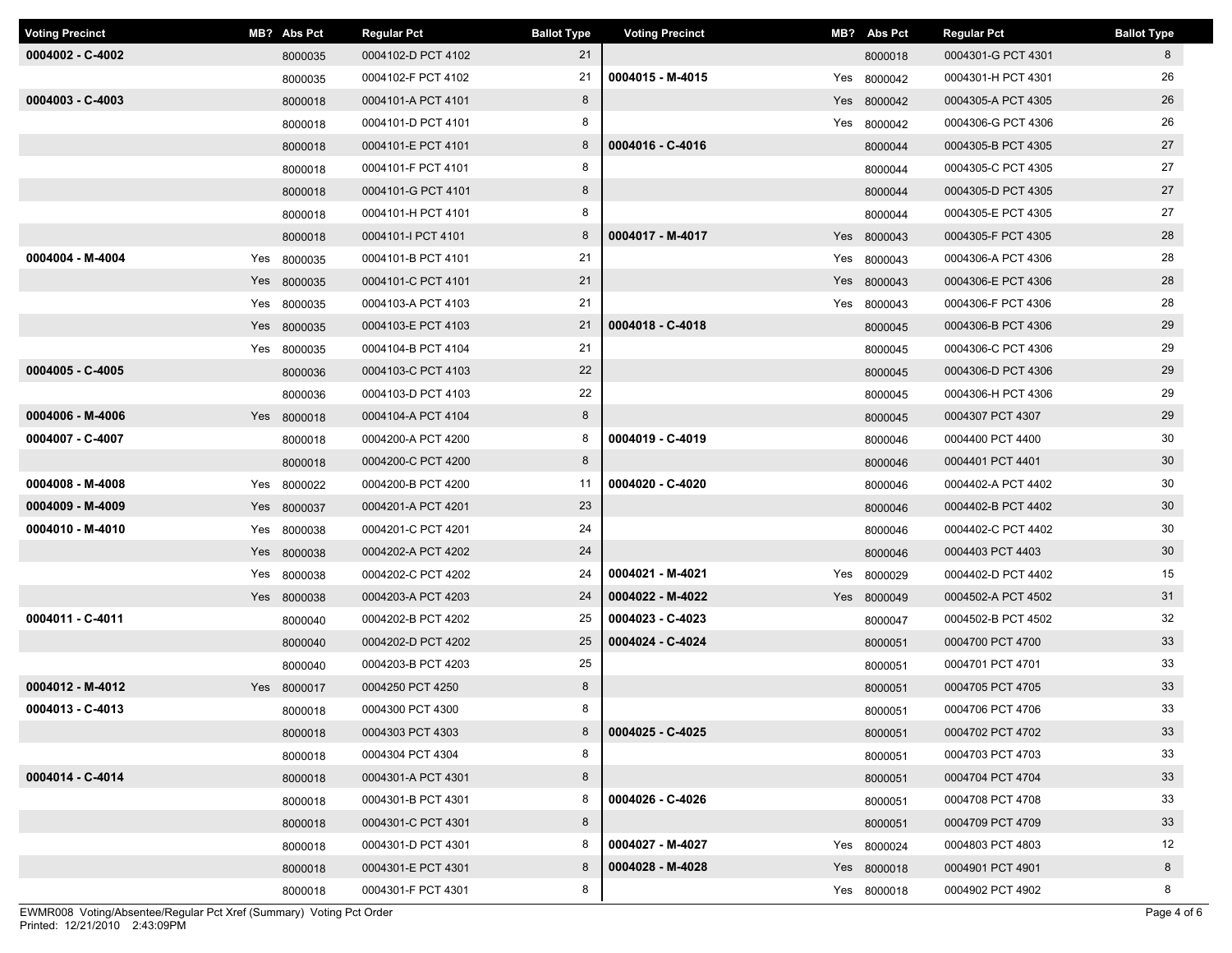| <b>Voting Precinct</b> |     | MB? Abs Pct | <b>Regular Pct</b> | <b>Ballot Type</b> | <b>Voting Precinct</b> |     | MB? Abs Pct | <b>Regular Pct</b> | <b>Ballot Type</b> |
|------------------------|-----|-------------|--------------------|--------------------|------------------------|-----|-------------|--------------------|--------------------|
| 0004302 - PCT 4302     |     | 8000018     | 0004302 PCT 4302   | 8                  | 0005015 - C-5015       |     | 8000048     | 0005222-B PCT 5222 | 32                 |
| 0004501 - PCT 4501     |     | 8000047     | 0004501 PCT 4501   | 32                 |                        |     | 8000048     | 0005222-C PCT 5222 | 32                 |
| 0004503 - PCT 4503     |     | 8000047     | 0004503 PCT 4503   | 32                 | 0005016 - M-5016       |     | Yes 8000054 | 0005226-A PCT 5226 | 35                 |
| 0004600 - PCT 4600     |     | 8000003     | 0004600 PCT 4600   | $\mathbf{1}$       |                        |     | Yes 8000054 | 0005226-B PCT 5226 | 35                 |
| 0004601 - PCT 4601     |     | 8000003     | 0004601 PCT 4601   | $\mathbf{1}$       |                        |     | Yes 8000054 | 0005227-A PCT 5227 | 35                 |
| 0004707 - PCT 4707     |     | 8000051     | 0004707 PCT 4707   | 33                 | 0005017 - M-5017       |     | Yes 8000053 | 0005226-C PCT 5226 | 36                 |
| 0004806 - PCT 4806     |     | 8000024     | 0004806 PCT 4806   | 12                 | 0005018 - C-5018       |     | 8000048     | 0005226-D PCT 5226 | 32                 |
| 0005001 - M-5001       |     | Yes 8000050 | 0005101-A PCT 5101 | 31                 | 0005019 - C-5019       |     | 8000048     | 0005227-B PCT 5227 | 32                 |
|                        |     | Yes 8000050 | 0005102-A PCT 5102 | 31                 | 0005020 - C-5020       |     | 8000039     | 0005300-A PCT 5300 | 24                 |
|                        |     | Yes 8000050 | 0005201-B PCT 5201 | 31                 |                        |     | 8000039     | 0005300-C PCT 5300 | 24                 |
|                        |     | Yes 8000050 | 0005202-A PCT 5202 | 31                 | 0005021 - M-5021       |     | Yes 8000041 | 0005300-B PCT 5300 | 25                 |
|                        |     | Yes 8000050 | 0005203-A PCT 5203 | 31                 | 0005022 - C-5022       |     | 8000055     | 0005302 PCT 5302   | 37                 |
|                        |     | Yes 8000050 | 0005204-A PCT 5204 | 31                 |                        |     | 8000055     | 0005305 PCT 5305   | 37                 |
|                        |     | Yes 8000050 | 0005205-A PCT 5205 | 31                 | 0005023 - C-5023       |     | 8000041     | 0005303-A PCT 5303 | 25                 |
|                        |     | Yes 8000050 | 0005206-A PCT 5206 | 31                 | 0005024 - C-5024       |     | 8000039     | 0005303-B PCT 5303 | 24                 |
|                        |     | Yes 8000050 | 0005207-A PCT 5207 | 31                 |                        |     | 8000039     | 0005303-C PCT 5303 | 24                 |
|                        |     | Yes 8000050 | 0005208-A PCT 5208 | 31                 |                        |     | 8000039     | 0005303-D PCT 5303 | 24                 |
|                        | Yes | 8000050     | 0005210-A PCT 5210 | 31                 |                        |     | 8000039     | 0005304 PCT 5304   | 24                 |
|                        |     | Yes 8000050 | 0005222-A PCT 5222 | 31                 | 0005025 - M-5025       | Yes |             | 0009999 PCT 9999   | 38                 |
| 0005002 - C-5002       |     | 8000048     | 0005101-B PCT 5101 | 32                 | 0005103 - PCT 5103     |     | 8000048     | 0005103 PCT 5103   | 32                 |
| 0005003 - C-5003       |     | 8000048     | 0005102-B PCT 5102 | 32                 | 0005209 - PCT 5209     |     | 8000048     | 0005209 PCT 5209   | 32                 |
| 0005004 - C-5004       |     | 8000048     | 0005200 PCT 5200   | 32                 | 0005211 - PCT 5211     |     | 8000048     | 0005211 PCT 5211   | 32                 |
|                        |     | 8000048     | 0005210-B PCT 5210 | 32                 | 0005214 - PCT 5214     |     | 8000048     | 0005214 PCT 5214   | 32                 |
| 0005005 - C-5005       |     | 8000048     | 0005201-A PCT 5201 | 32                 | 0005215 - PCT 5215     |     | 8000048     | 0005215 PCT 5215   | 32                 |
| 0005006 - C-5006       |     | 8000048     | 0005202-B PCT 5202 | 32                 | 0005216 - PCT 5216     |     | 8000048     | 0005216 PCT 5216   | 32                 |
| 0005007 - C-5007       |     | 8000048     | 0005203-B PCT 5203 | 32                 | 0005218 - PCT 5218     |     | 8000048     | 0005218 PCT 5218   | 32                 |
|                        |     | 8000048     | 0005204-B PCT 5204 | 32                 | 0005221 - PCT 5221     |     | 8000048     | 0005221 PCT 5221   | 32                 |
| $0005008 - C - 5008$   |     | 8000048     | 0005205-B PCT 5205 | 32                 | 0005223 - PCT 5223     |     | 8000048     | 0005223 PCT 5223   | 32                 |
| 0005009 - C-5009       |     | 8000048     | 0005206-B PCT 5206 | 32                 | 0005224 - PCT 5224     |     | 8000048     | 0005224 PCT 5224   | 32                 |
|                        |     | 8000048     | 0005207-B PCT 5207 | 32                 | 0005225 - PCT 5225     |     | 8000048     | 0005225 PCT 5225   | 32                 |
| $0005010 - C - 5010$   |     | 8000048     | 0005208-B PCT 5208 | 32                 | 0005301 - PCT 5301     |     | 8000041     | 0005301 PCT 5301   | 25                 |
|                        |     | 8000048     | 0005208-C PCT 5208 | 32                 |                        |     |             |                    |                    |
| $0005011 - M-5011$     |     | Yes 8000048 | 0005212-A PCT 5212 | 32                 |                        |     |             |                    |                    |
| 0005012 - C-5012       |     | 8000052     | 0005212-B PCT 5212 | 34                 |                        |     |             |                    |                    |
| $0005013 - C-5013$     |     | 8000048     | 0005213 PCT 5213   | 32                 |                        |     |             |                    |                    |
|                        |     | 8000048     | 0005217 PCT 5217   | 32                 |                        |     |             |                    |                    |
| 0005014 - C-5014       |     | 8000048     | 0005219 PCT 5219   | 32                 |                        |     |             |                    |                    |
|                        |     | 8000048     | 0005220 PCT 5220   | 32                 |                        |     |             |                    |                    |